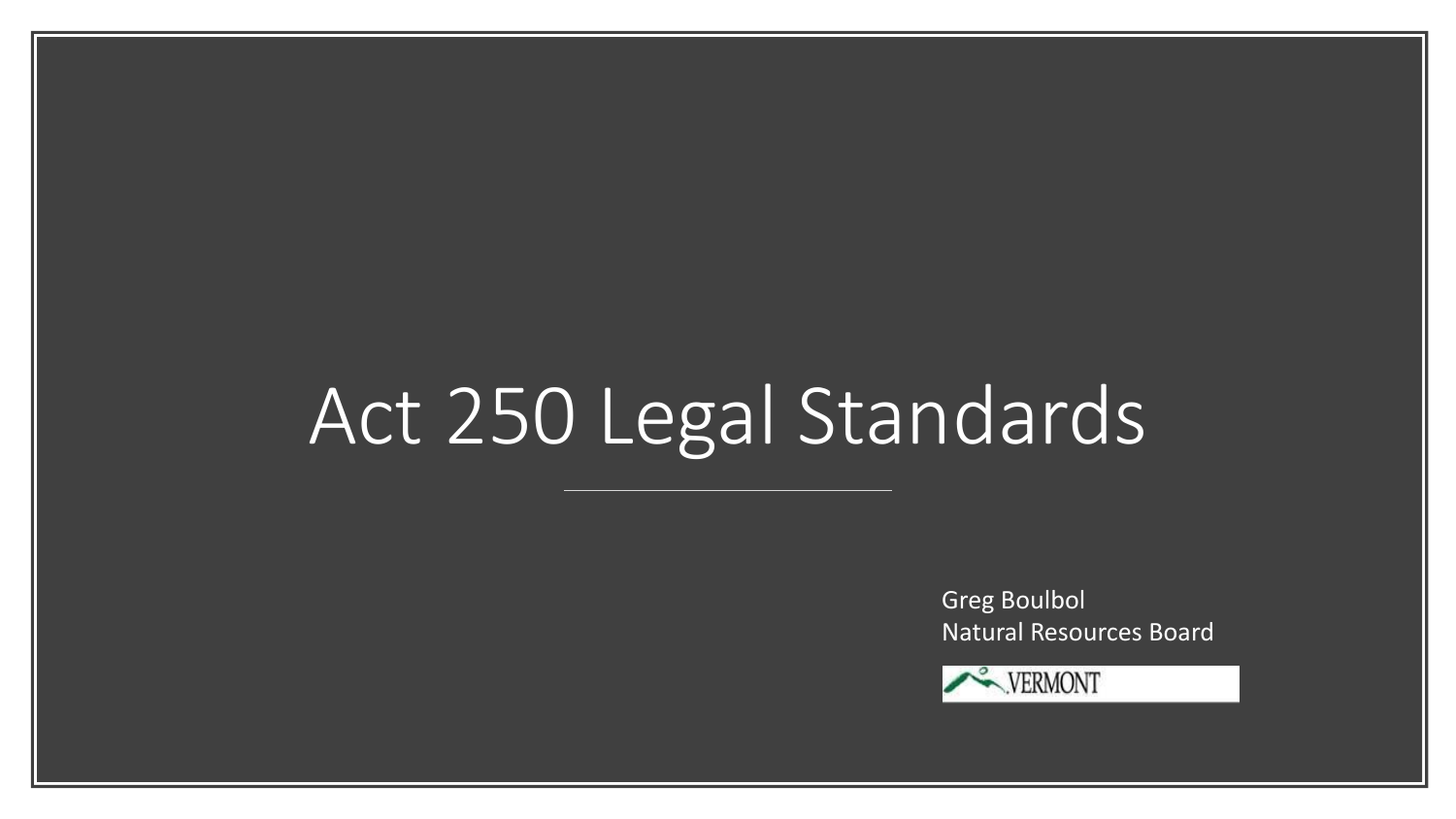#### Points to hit in the next 45 minutes…

- What do "undue" & "adverse" mean?
- What current criteria incorporate "undue" or "adverse" or both?
- The Quechee Analysis
- Other legal standards in Act 250 (just for frame of reference)
- Authority to condition
- Avoid Minimize Mitigate (current examples in Act 250)
- The Greenhouse Gas, Forest Blocks, and Connecting Habitat proposals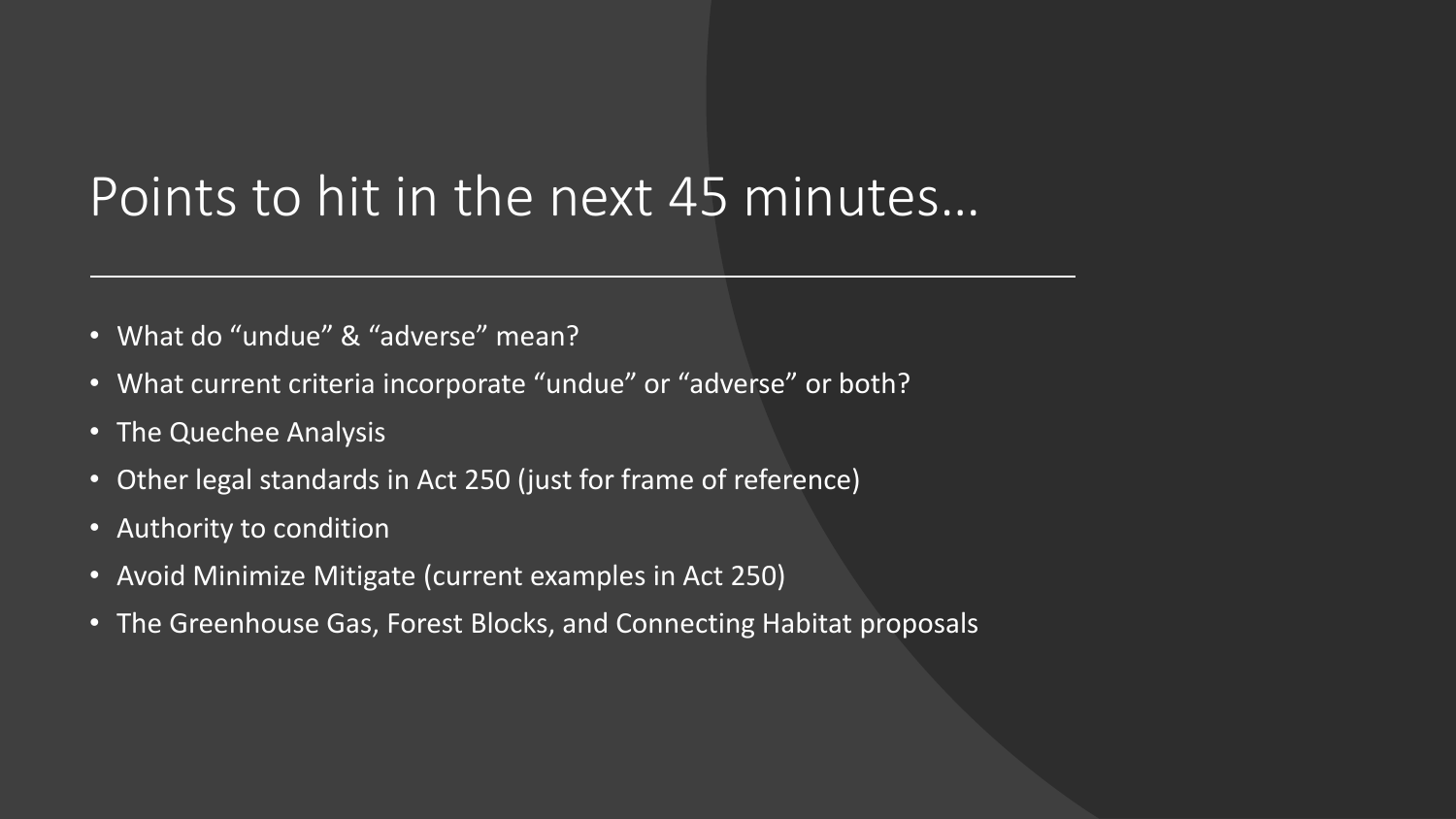#### "Undue" & "Adverse" Defined

The term "*undue*" generally means that which is more than necessary - exceeding what is appropriate or normal. The word "*adverse*" means unfavorable, opposed, hostile. "Scenic and natural beauty" pertain to the pleasing qualities that emanate from nature and the Vermont landscape. In short, through Criterion 8 the Legislature has directed that no project within our jurisdiction be approved if it has an *unnecessary or inappropriate negative impact* on the enjoyment of surrounding natural and scenic qualities. Criterion 8 is, therefore, sufficiently specific to constitute a proper delegation [of power, as prescribed by the U.S. Constitution].

*In re: Rivers Dev. Act 250 Appeal*, 68-3-07 Vtec, Decision on the Merits at 49-50 (3/25/10). citing *Re: Brattleboro Chalet Motor Lodge, Inc*., #4C0581-EB, FCO at 6 (10/17/84).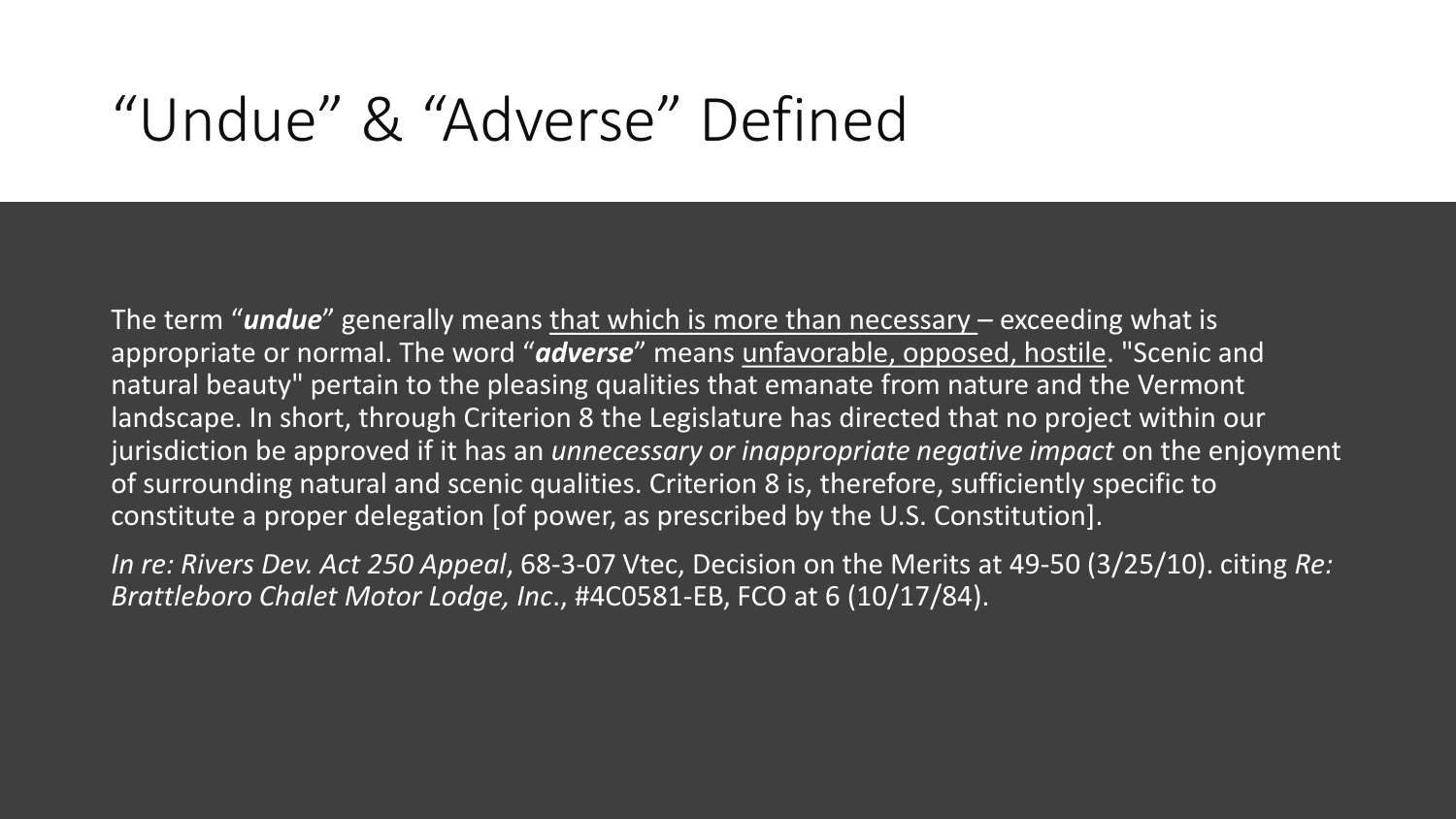## Existing criteria that incorporate "undue" or "adverse" or both

(1) **Will not result in undue water or air pollution**. In making this determination it shall at least consider: the elevation of land above sea level; and in relation to the flood plains, the nature of soils and subsoils and their ability to adequately support waste disposal; the slope of the land and its effect on effluents; the availability of streams for disposal of effluents; and the applicable Health and Environmental Conservation Department regulations.

(8) **Will not have an undue adverse effect** on the scenic or natural beauty of the  $\hat{\mathsf{area}}$ , aesthetics, historic sites or rare and irreplaceable natural areas.

(9)(A) … After considering anticipated costs for education, highway access and maintenance, sewage disposal, water supply, police and fire services, and other factors relating to the public health, safety, and welfare, the District Commission shall impose conditions which **prevent undue burden upon the town and region in accommodating growth** caused by the proposed development or subdivision.

Only criteria to use "undue adverse"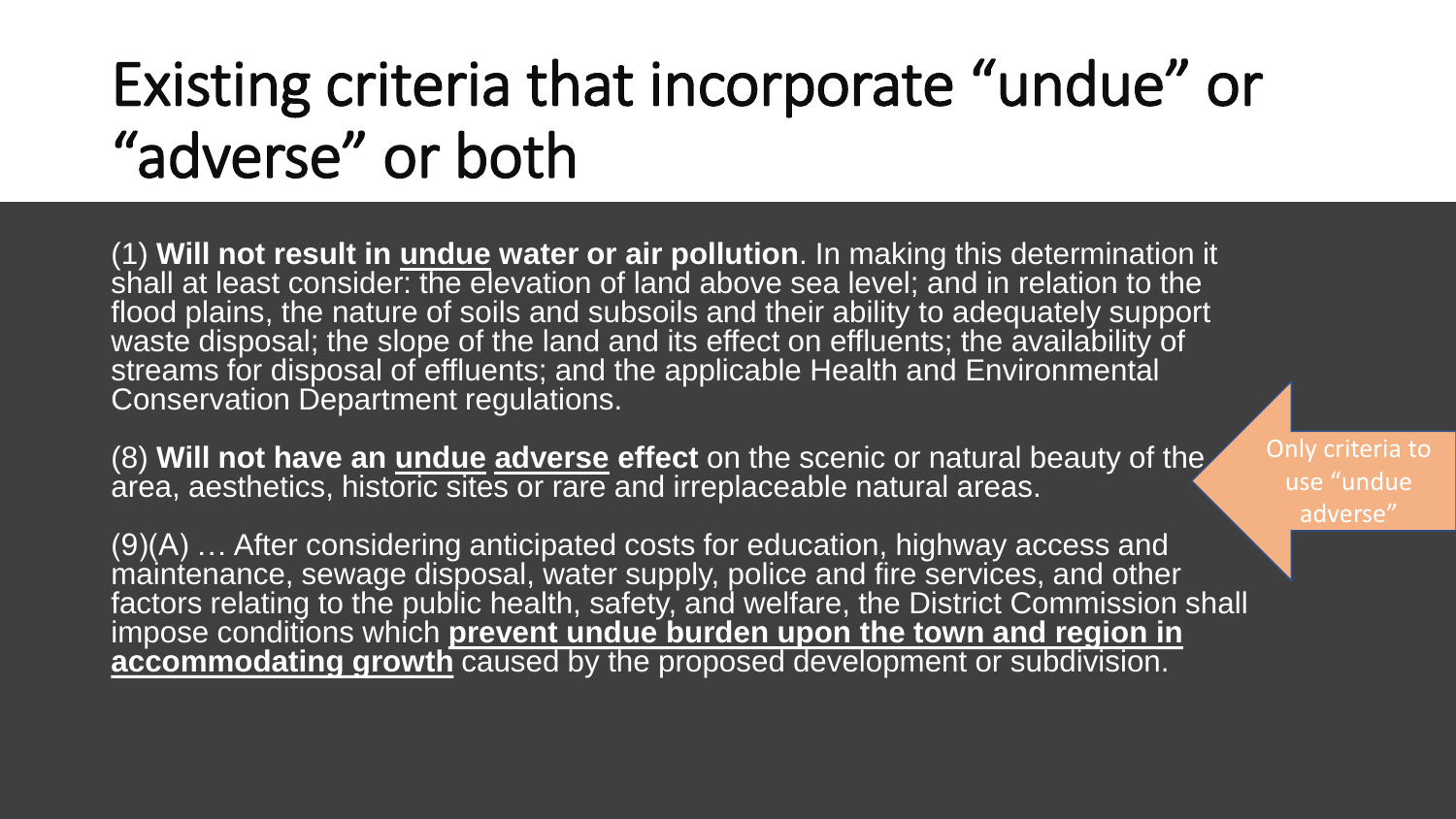#### The Quechee Analysis/Test: how the commissions/court apply "undue & adverse" in practice

*….will not have an undue adverse effect on the scenic or natural beauty of the area, aesthetics….*

- First Prong: will a project have an *adverse* impact on aesthetics and the scenic and natural beauty of an area because it would not be in harmony with its surroundings.
	- If the answer is in the affirmative the inquiry then advances to the second prong to determine if the adverse impact would be "undue."
- Second prong: an adverse impact is *undue* if any one of three questions is answered in the affirmative:
	- 1. Does the project violate a clear, written community standard intended to preserve the aesthetics or scenic, natural beauty of the area?
	- 2. Does the project offend the sensibilities of the average person?
	- 3. Have the applicants failed to take generally available mitigating steps that a reasonable person would take to improve the harmony of the proposed project with its surroundings?

(An affirmative answer to any one of the three inquiries under the second prong of the *Quechee* test means the project would have an undue adverse impact.)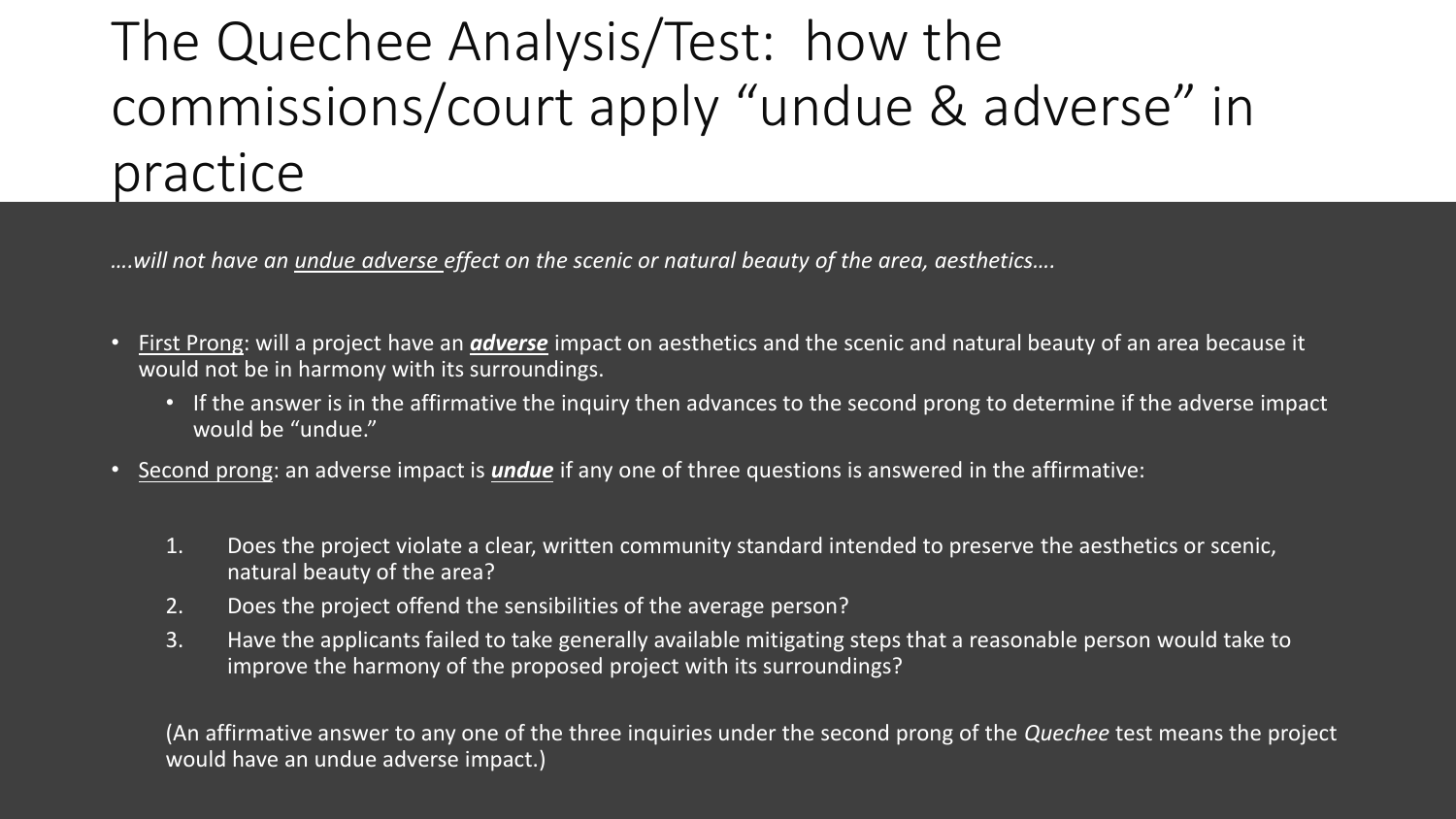### Other Act 250 Legal Standards

- (1)(C) **Water conservation**. A permit will be granted whenever it is demonstrated by the applicant that… the design has *considered water conservation, incorporates multiple use or recycling where technically and economically practical, utilizes the best available technology for such applications, and provides for continued efficient operation of these systems.*
- Many of the other criteria use the **Unreasonable** standard:
	- Criteria 3 (burden on existing water supply)
	- Criteria 5 (congestion)
	- Criteria 6 (burden on municipality to provide educational services)
	- Criteria 7 (burden on local governments to provide municipal or governmental services)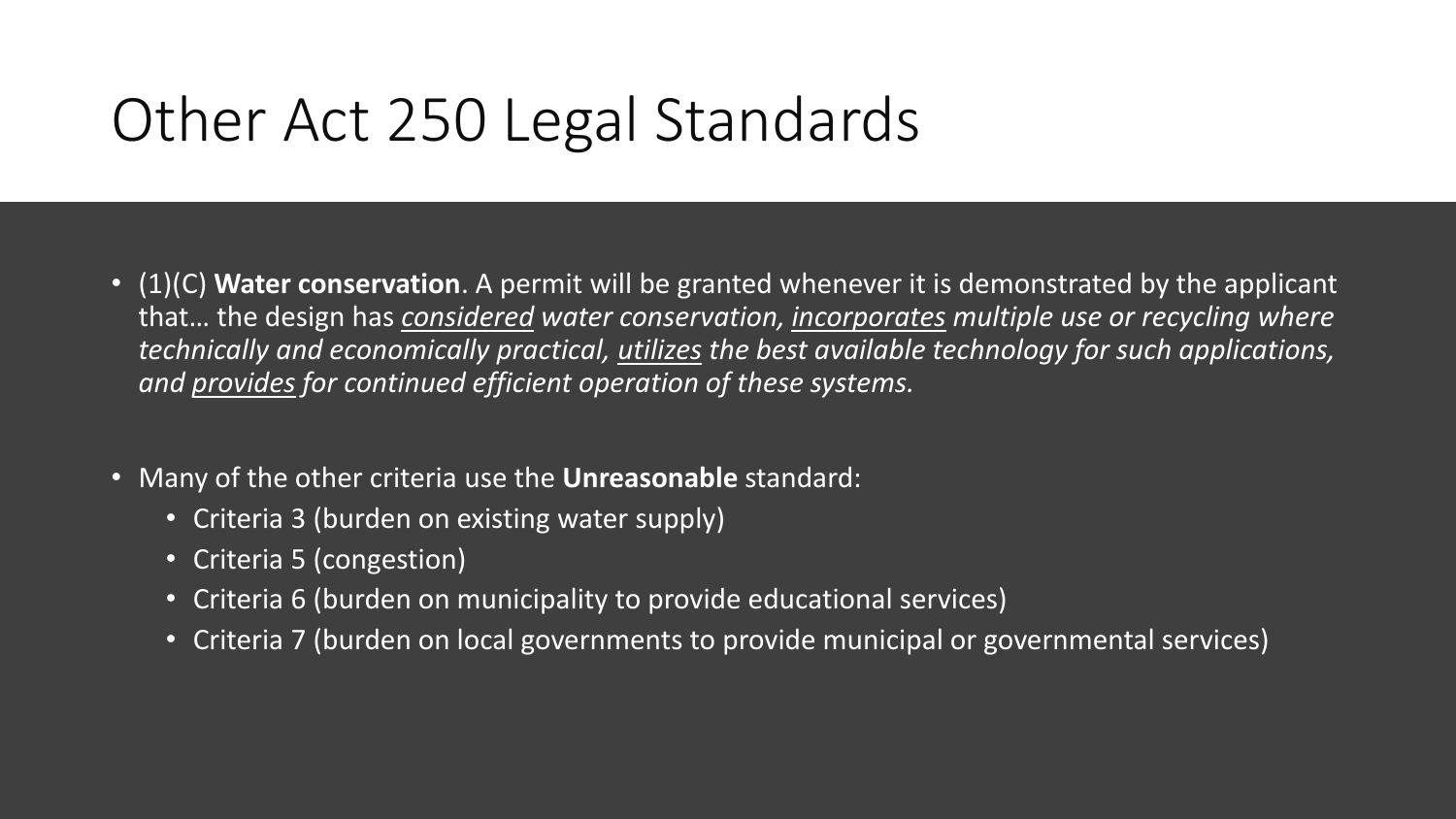#### Act 250—Authority to condition a project

- *A permit may contain such requirements and conditions as are allowable proper exercise of the police power and which are appropriate within the respect to [the criteria]…* 10 VSA § 6086(c)
	- Permit conditions are "reasonable" and within the proper exercise of the police power when they are intended to alleviate an adverse impact that would otherwise be caused by a project. 10 V.S.A. § 6086(c); *Re: Times and Seasons, LLC and Hubert K. Benoit,* #3W0839-2-EB (Altered).
	- The exercise of the police power is justified if there is a reasonable relationship between the agency action and the legislative ends sought and if the agency action is premised on an appropriate overriding public interest. *Southwestern Vermont Health Care Corp*., #8B0537-EB, FCO at 58 n. 5 (2/22/01). [EB #758]
- **Limitations on the Police Power**:
	- Regulation that goes so far that it has the same effect as a taking by eminent domain is an invalid exercise of the police power, violative of the Due Process Clause. *Southview Associates, Ltd., et al v. Bongartz, et al.*, 980 F.2d 84, 96 (2d. Cir., 1992), *cert. denied,* 507 U.S. 987 (1993).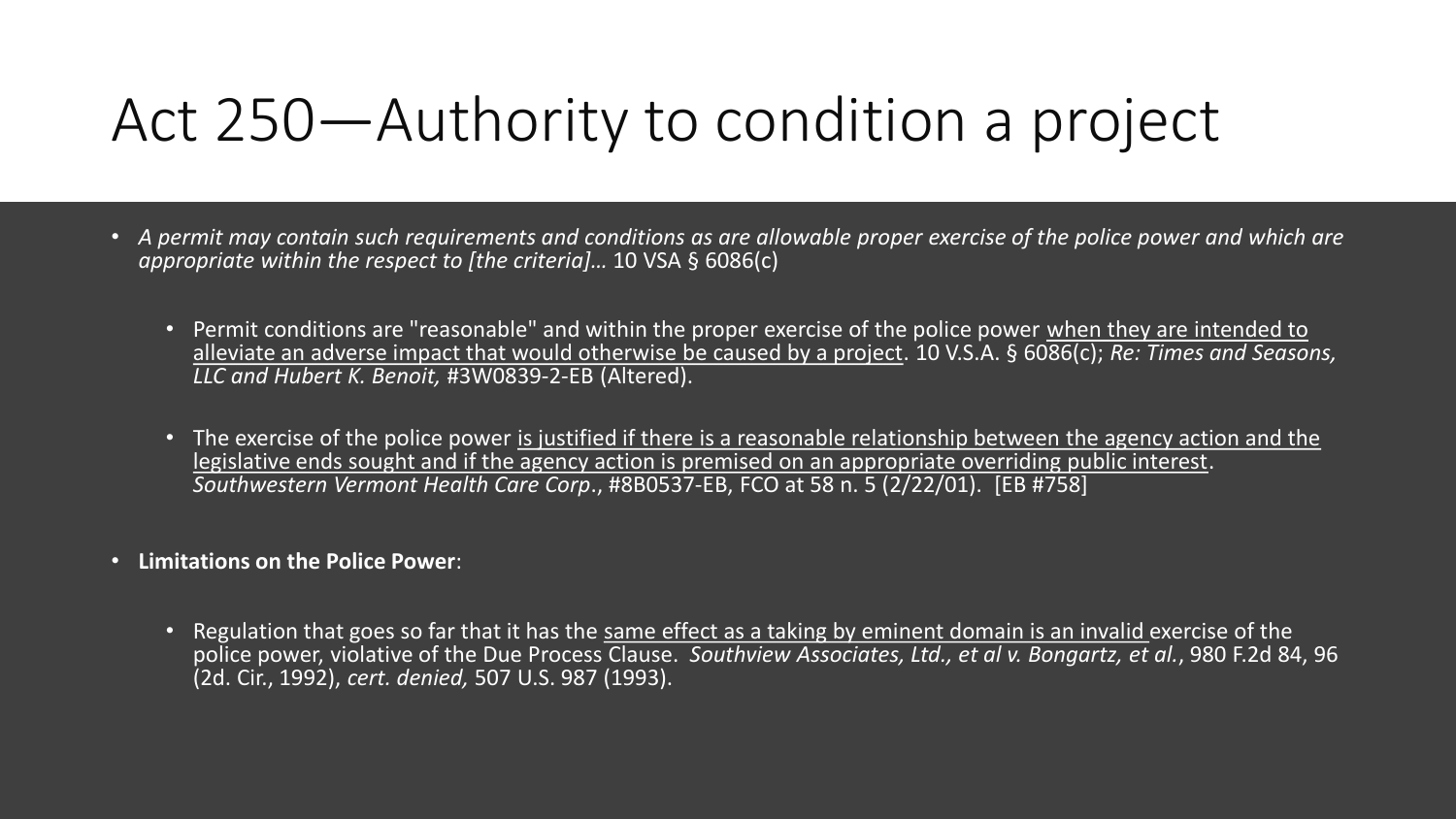# Avoid Minimize Mitigate: an existing model (Primary Agricultural Soils)

- **(9)(B) Primary agricultural soils**. A permit will be granted for the development or subdivision of primary agricultural soils only when it is demonstrated by the applicant that..., either, the subdivision or development **will not result in any reduction in the agricultural potential of the primary agricultural** soils; **or**:
	- (i) the development or subdivision will not significantly interfere with or jeopardize the continuation of agriculture or forestry on adioining lands or reduce their agricultural or forestry potential;
	- (ii) except in the case of an application for a project located in a designated area listed in subdivision 6093(a)(1) of this title, there are no lands other than primary agricultural soils owned or controlled by the applicant which are reasonably suited to the purpose of the development or subdivision;
	- (iii) except in the case of an application for a project located in a designated area listed in subdivision 6093(a)(1) of this title, the subdivision or development has been planned to minimize the reduction of agricultural potential of the primary agricultural soils through innovative land use design resulting in compact development patterns, so that the remaining primary agricultural soils on the project tract are capable of supporting or contributing to an economic or commercial agricultural operation; **and**
	- (iv) suitable mitigation will be provided for any reduction in the agricultural potential of the primary agricultural soils caused by the development or subdivision, in accordance with <u>[section 6093](https://1.next.westlaw.com/Link/Document/FullText?findType=L&pubNum=1000883&cite=VT10S6093&originatingDoc=NA2D159A0A6C511DDBA3BBA27398753C7&refType=LQ&originationContext=document&transitionType=DocumentItem&contextData=(sc.Category))</u> of this title and rules adopted by the Natural Resources Board.

AVOID

MINIMIZE

**MITIGATE**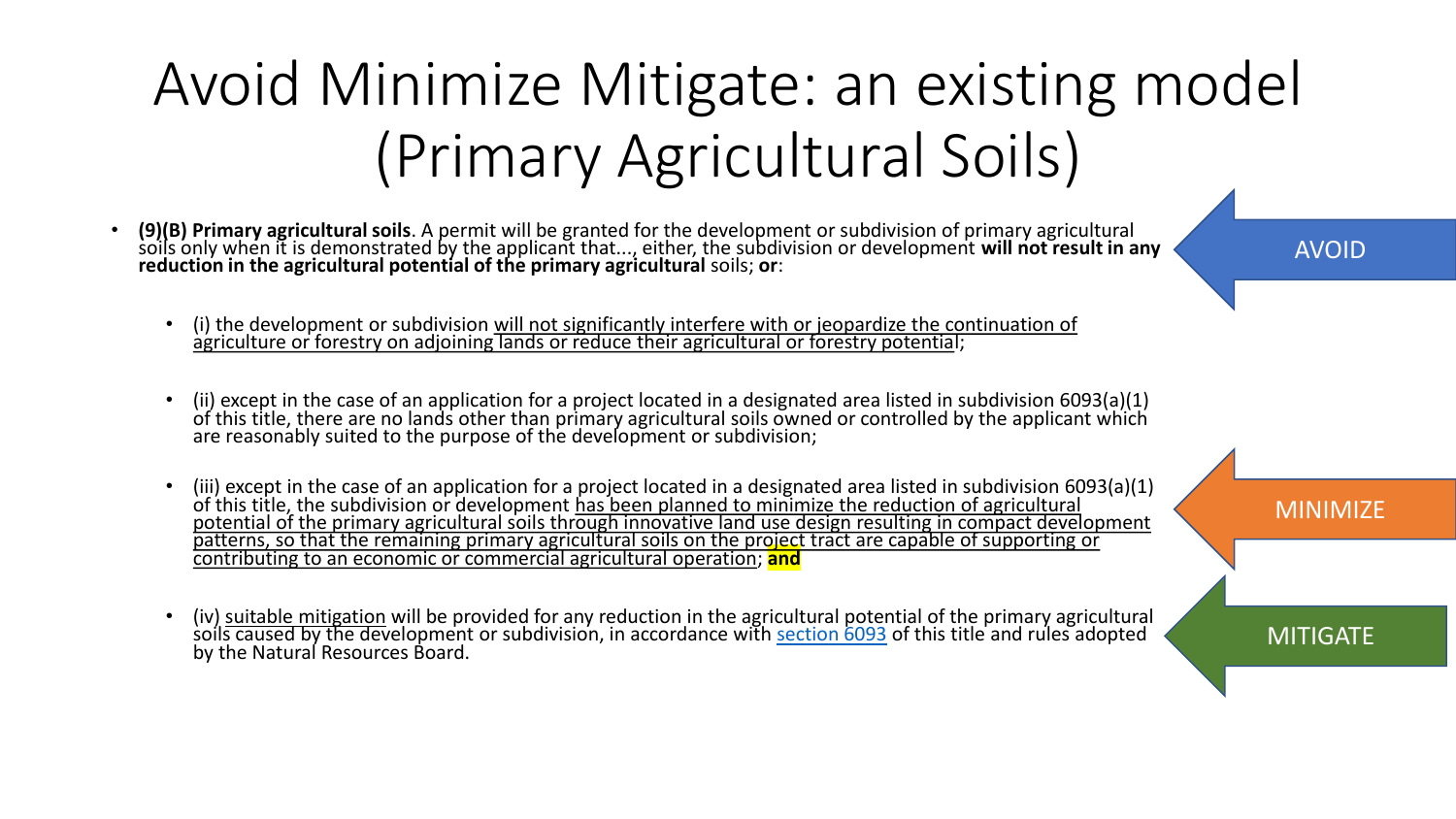## Proposed Criteria 6086(a)(1)(B): Greenhouse Gas Emissions

(B) Greenhouse gas emissions; climate change. A permit will be granted whenever it is demonstrated by the applicant that…:

> (i) The construction, use, operation, and maintenance of the development or subdivision will:

> > (I) **avoid** the emission of greenhouse gases, including greenhouse gases from the vehicular traffic to be generated by the development or subdivision;

(II) if it is not feasible to avoid such emissions, will **minimize** them; **or**

(III) if it is not feasible to avoid or minimize such emissions, will **mitigate** them in accordance with rules adopted by the Board. Any offsets used shall be third-party verified and enforceable by the applicant and its successors and assigns and by the State of Vermont. The rules shall be adopted in consultation with the Secretary of Natural Resources and shall comply with the greenhouse gas reduction goals of section 578 of this title.

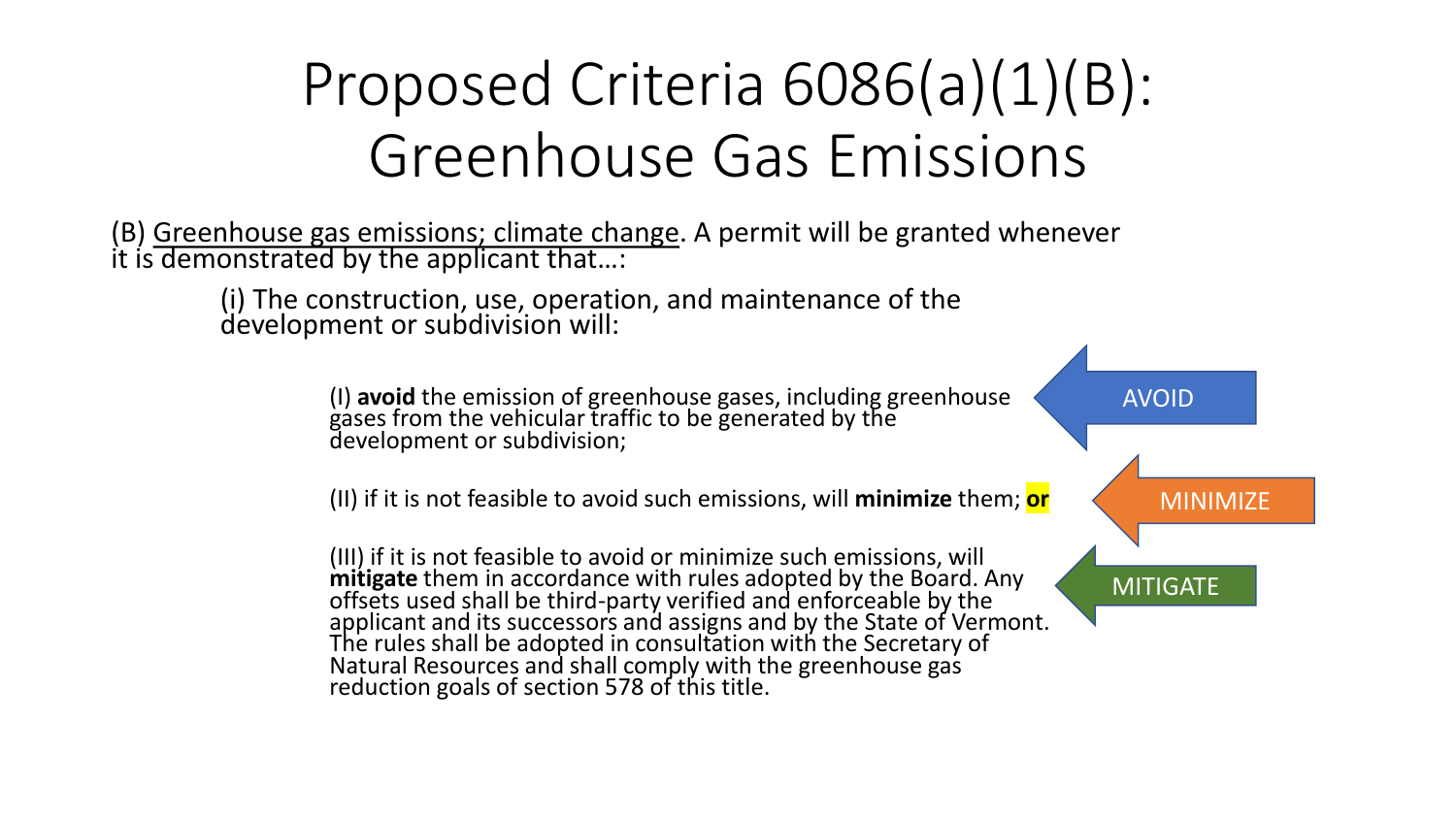# Proposed Criteria 6086(a)(8)(B)&(C): "Forest Blocks" & "Connecting Habitat"

- Similar approach as "Greenhouse gas emission criteria"
- BUT more legislative guidance here:

❖ See "Methods for avoiding or minimizing the fragmentation of forest blocks" at page 40 of Draft 6.1, (and 7.1), and

- ❖ See "Methods for avoiding or minimizing the fragmentation of a connecting habitat" at page 41 of Draft 6.1 (and 7.1)
- Draft 6.1 sets up a mitigation process at 10 VSA 6094 and requires NRB to draft rules (proposed greenhouse gas emission criteria defers on mitigation requirement to rules to-be-issued by the NRB).
- BUT--Draft 7.1 deletes the "mitigation" requirement for both Forest Blocks and Connecting Habitat and 10 V.S.A. 6094.